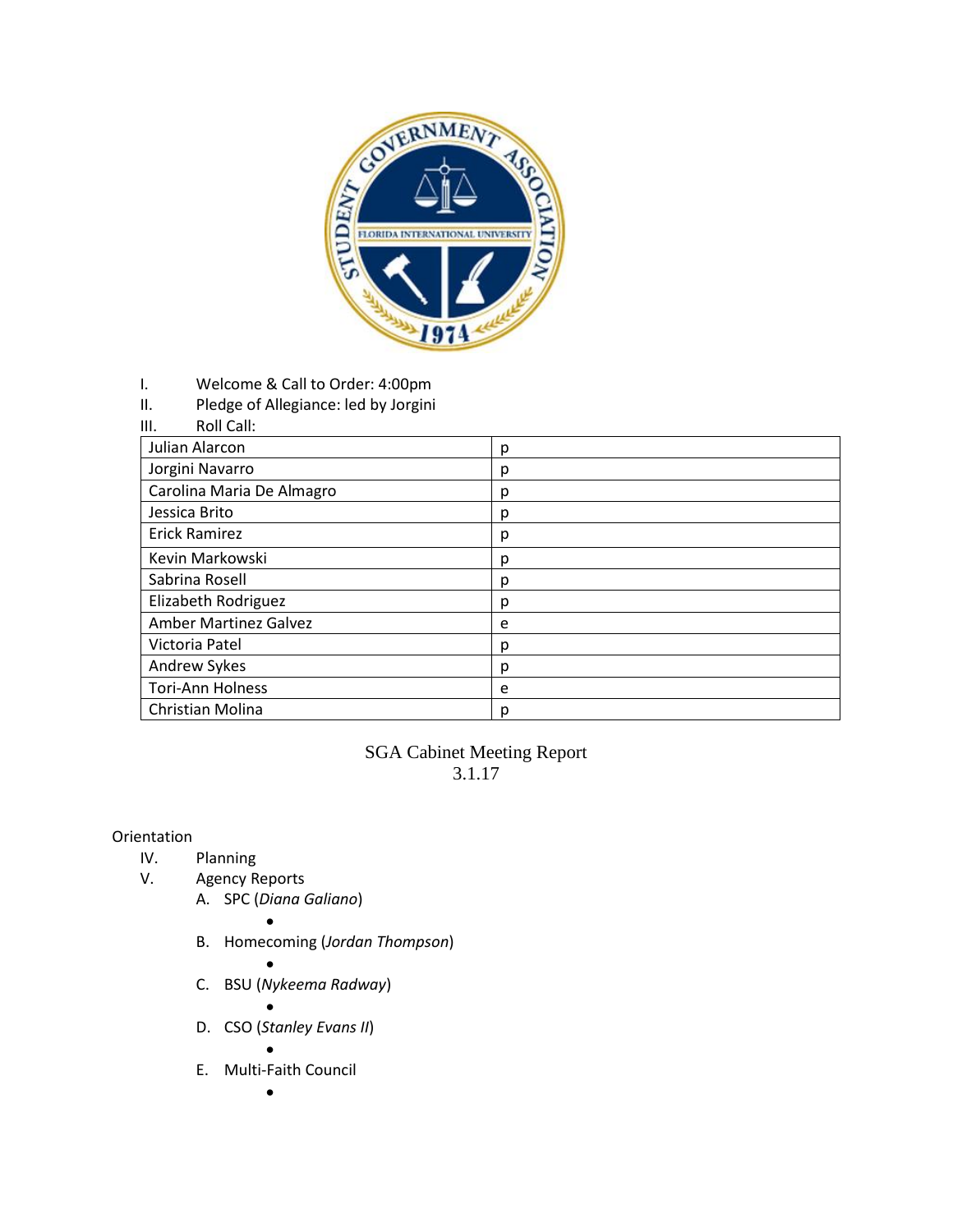- F. RHA
- VI. Cabinet Reports
	- A. Deputy Chief of Staff (*Julian Alarcon*)
		- Link for the panther mover server was published this past week
	- B. Marketing Coordinator

 $\bullet$ 

- $\bullet$ C. Student Support Life Coordinator (Victoria Patel)
	- April 10 event for Sexual Assualt Awareness month around 5pm
	- April 18 Take Back the Night hosted by the Womens Center @ GC Ballrooms from 7pm-9pm
- D. Student Experience Coordinator (*Elizabeth Rodriguez*)
	- Midterm event @ EC
	- Event in April with Career Services (sit down, not passive)
- E. Student Development Coordinator (Amber Martinez Galvez)
	- $\bullet$
- F. Panther Rage Coordinator (Christian Molina)
	- Email from Scott saying to make up the pep rally that got rained out March 8<sup>th</sup> after the joint session. (UM)
- G. Veteran Affairs Coordinator (Tori-Ann Holness)
	- $\bullet$
- H. Press Secretary (*Carolina Maria De Almagro*)
	- Alian and Michelles video update
	- Alians paper was published
	- Newsletter is due next month, Michelle Castro is going to put it as a PDF in the minutes
	- Website suggests a survey to see what the students want different
	- I. Special Events Coordinator (*Erick Ramirez*)
		- PDQ for the Tuesday event (March 7)
- J. Lobbying Coordinator (*Sabrina Rosell*)
	- Finally got meeting with Michelle Palacios with SGAs involvement with her (governmental relations)
	- Meeting on Thursday about how we could mobilize students on how we could get the involved (FIU Day)
	- FIU Day in county hall; take students to the county chambers. Exposing students to local politics, (June)
- K. Sustainability Coordinator (Andrew Sykes)
	- Black Out Green Out was successful
	- Earth Week this week!